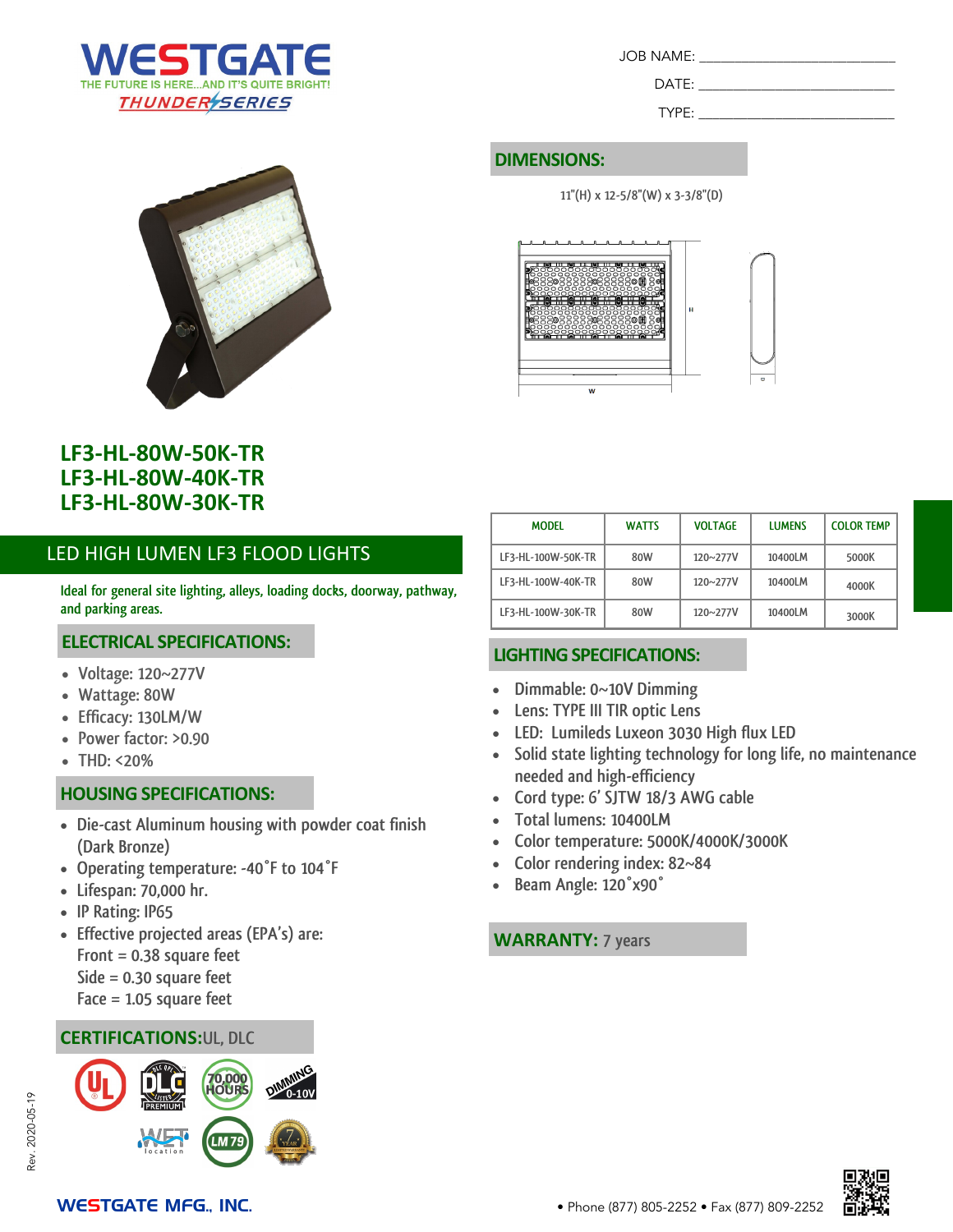

**LF3-HL-80W-50K-TR LF3-HL-80W-40K-TR LF3-HL-80W-30K-TR MODEL WATTS VOLTAGE LUMENS COLOR TEMP**

### LED HIGH LUMEN LF3 FLOOD LIGHTS

| <b>MODEL</b>       | <b>WATTS</b> | <b>VOLTAGE</b> | <b>LUMENS</b> | <b>COLOR TEMP</b> |
|--------------------|--------------|----------------|---------------|-------------------|
| LF3-HL-100W-50K-TR | 80W          | 120~277V       | 10400LM       | 5000K             |
| LF3-HL-100W-40K-TR | 80W          | 120~277V       | 10400LM       | 4000K             |
| LF3-HL-100W-30K-TR | 80W          | 120~277V       | 10400LM       | 3000K             |

#### **PHOTOMETRIC CHARTS:**



|        | <b>Illuminance at a Distance</b><br>Center Beam fc | Beam Width |         |  |
|--------|----------------------------------------------------|------------|---------|--|
| 17.08  | 7.58 fc                                            | 46.6 化     | 12.9 ft |  |
| 34.08  | 1.89f <sub>C</sub>                                 | 93.1 ft    | 25.9 ft |  |
| 51.08  | 0.84 fc                                            | 139.7 ft   | 38.8 ft |  |
| 68.08  | 0.47 fc                                            | 186.2 ft   | 51.7R   |  |
| 85.0R  | $0.30$ fc                                          | 232.8 ft   | 64.6 ft |  |
| 102.0R | $0.21$ fc                                          | 279.3 ft   | 77.6 ft |  |
|        | Vert. Spread: 107.7°<br>Horiz. Spread: 41.6°       |            |         |  |